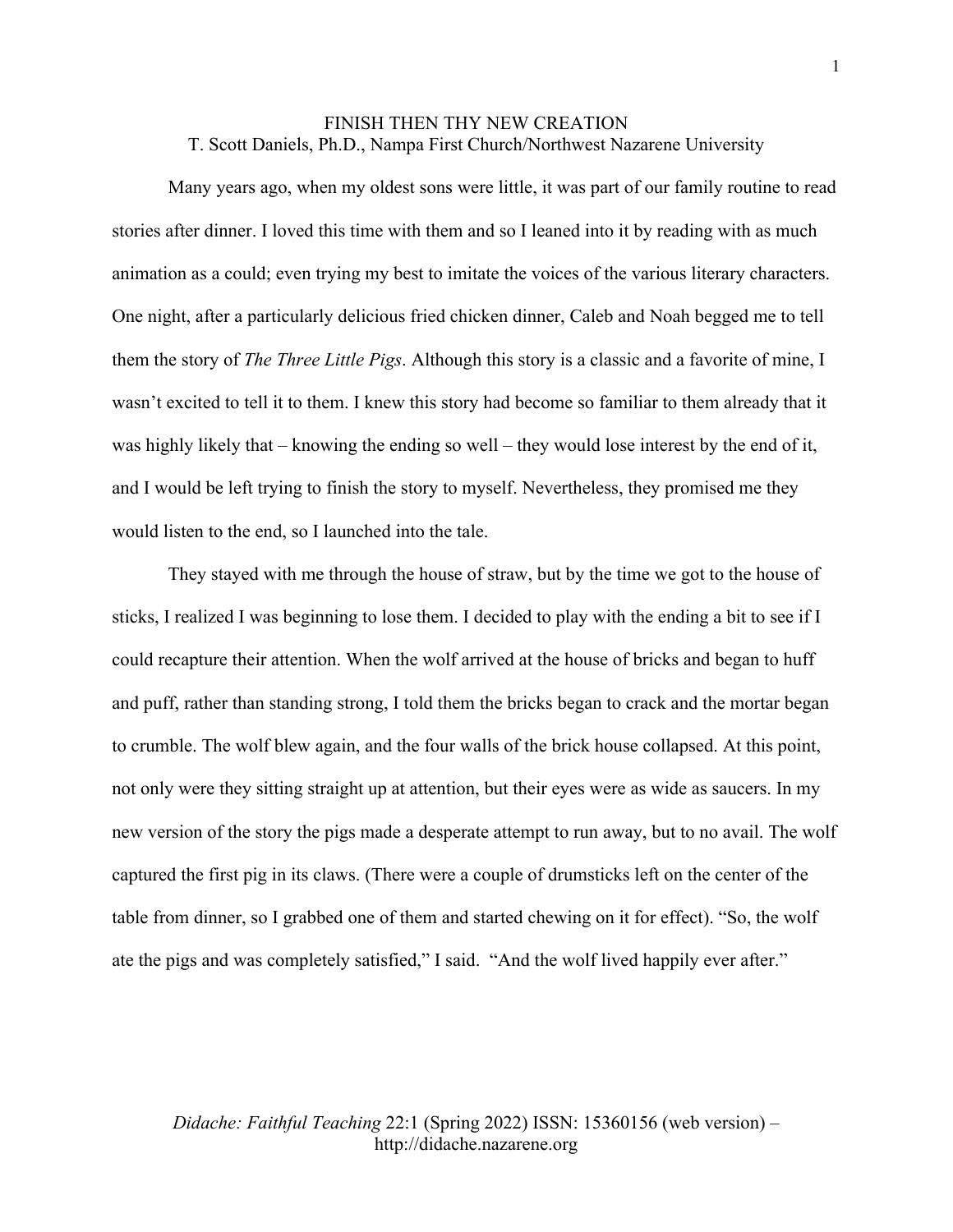Not only had I regained their attention, but their mouths were left wide open. "That's not the way the story ends!" shouted Caleb. Noah, a small tear developing in his eye, said, "Dad, you are never allowed to tell stories again."

The simple point, of course is that the end of a story matters. The ending determines whether a film or novel is a comedy or a tragedy. Caleb and Noah were not old enough to understand the differences in literary genre, but they intuitively knew, the little pigs dying, and the big bad wolf winning is not the way a good children's story is supposed to end.

Humans are by nature storied beings. We understand ourselves and interpret the world narratively. As ethicist Alasdair MacIntyre has argued, "I can only tell you what I am to do if I can answer the prior question, 'Of what story or stories do I find myself apart?'" In other words, for MacIntyre, I only know how to live, react, and make decisions, if I know the plotline and purpose of the story or narrative that I believe to be true about the world.

It is appropriate, therefore, that we often think about the Christian faith not as simply a set of propositions to adhere to, or to which we give mental assent, but as a particular storied way of understanding reality: the Story of God. Fannie Crosby was right; our "blessed assurance" derives from knowing that this Christian story is "my story."

In good storytelling, every aspect of the plot matters. In the Christian story we often think of the plot as proceeding through various acts: the goodness of creation, the tragedy of human sin and destruction, God's redemptive work in and through Israel, and (the high point of the story) the salvation wrought through the life, death, and resurrection of Jesus. But where and how does this story end? To what telos does the Christian story point? This question matters, because (to paraphrase Professor MacIntyre), I can't tell you how I'm supposed to live faithfully in the present if I do not have some sense of where this plotline is heading.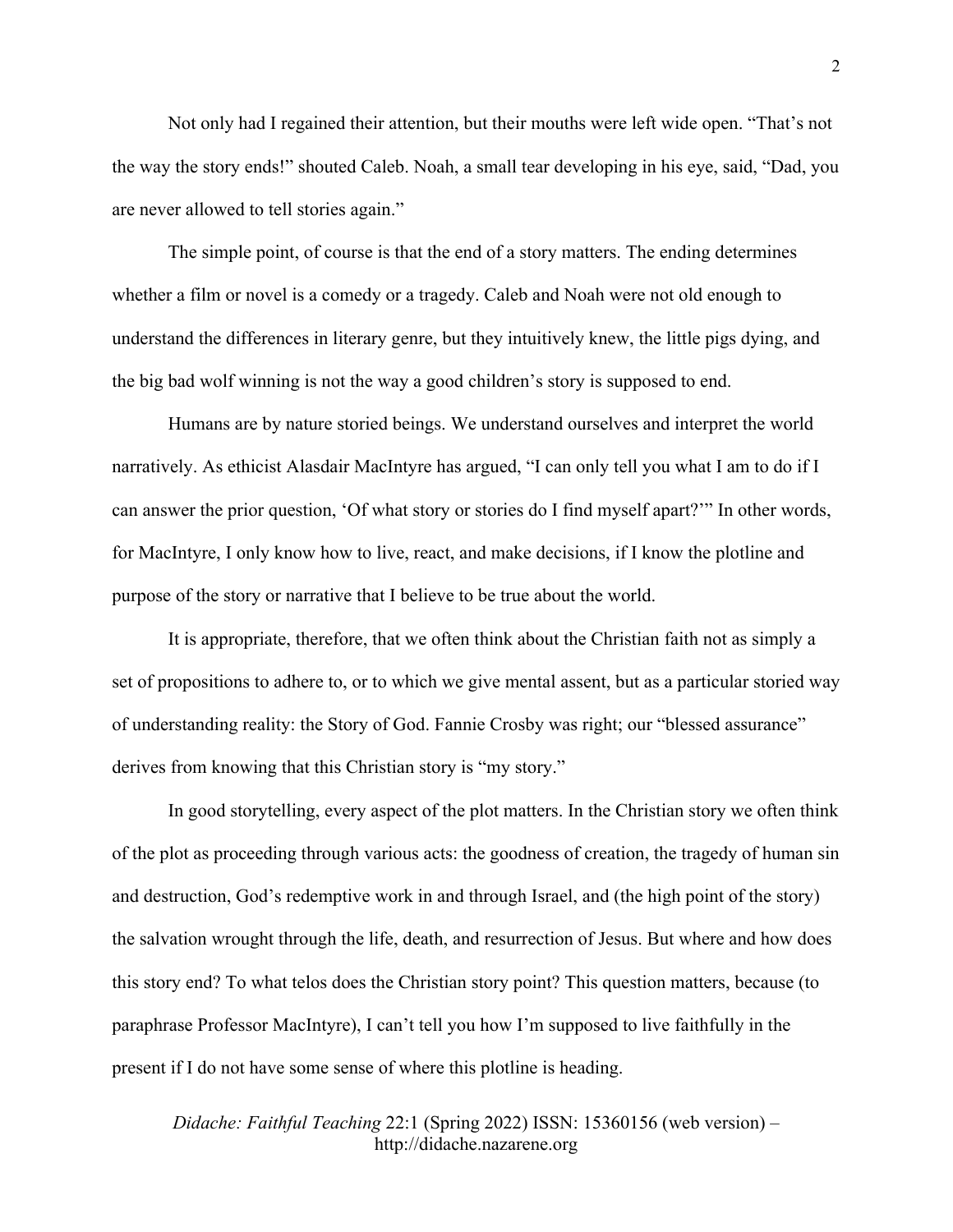Thinking theologically and biblically about the end of the story of God and creation comes under the umbrella of eschatology - a word taken from the Greek word *eschatos*, meaning "last." It is the study of last things. Generally, the eschatology in the Western Christian traditions of the late nineteenth and early twentieth centuries tended to be quite optimistic and hope filled. For example, postmillennialism - the belief that the reign of Christ has been established on earth through the resurrection of Christ and the advent of the Spirit, leading to the progressive expansion of the gospel to the vast majority of living people – was a dominant theological tenet among American Protestants who worked for the abolition of slavery in the 1850s, and was carried into the 20<sup>th</sup> Century by the leaders of the Social Gospel movement. Within the Church of the Nazarene, founding leaders such as A.M. Hills and Phineas F. Bresee both considered themselves postmillennialists.

Whatever optimism Western Christianity carried into the twentieth century, largely aided circumstantially by the rise of technology, science, and industry, was hard to sustain in the face of significant financial crises and the horrors that accompanied two devastating world wars. It is easy to understand how the more historically pessimistic premillennialism and in particular, dispensationalism – which initially had been dismissed as biblically problematic at best – could rapidly become the more dominant eschatological view of the average Protestant pastor and layperson by second half of the twentieth century. Aided by the rise of popular Christian books and films, it is not unusual for Western Christians – and evangelicals in particular – who were born and raised after 1950 to simply assume that the idea that there will someday soon be a rapture of believers prior to the advent of a massive global tribulation, is not only biblical but it is the primary eschatology of the Christian church throughout its history.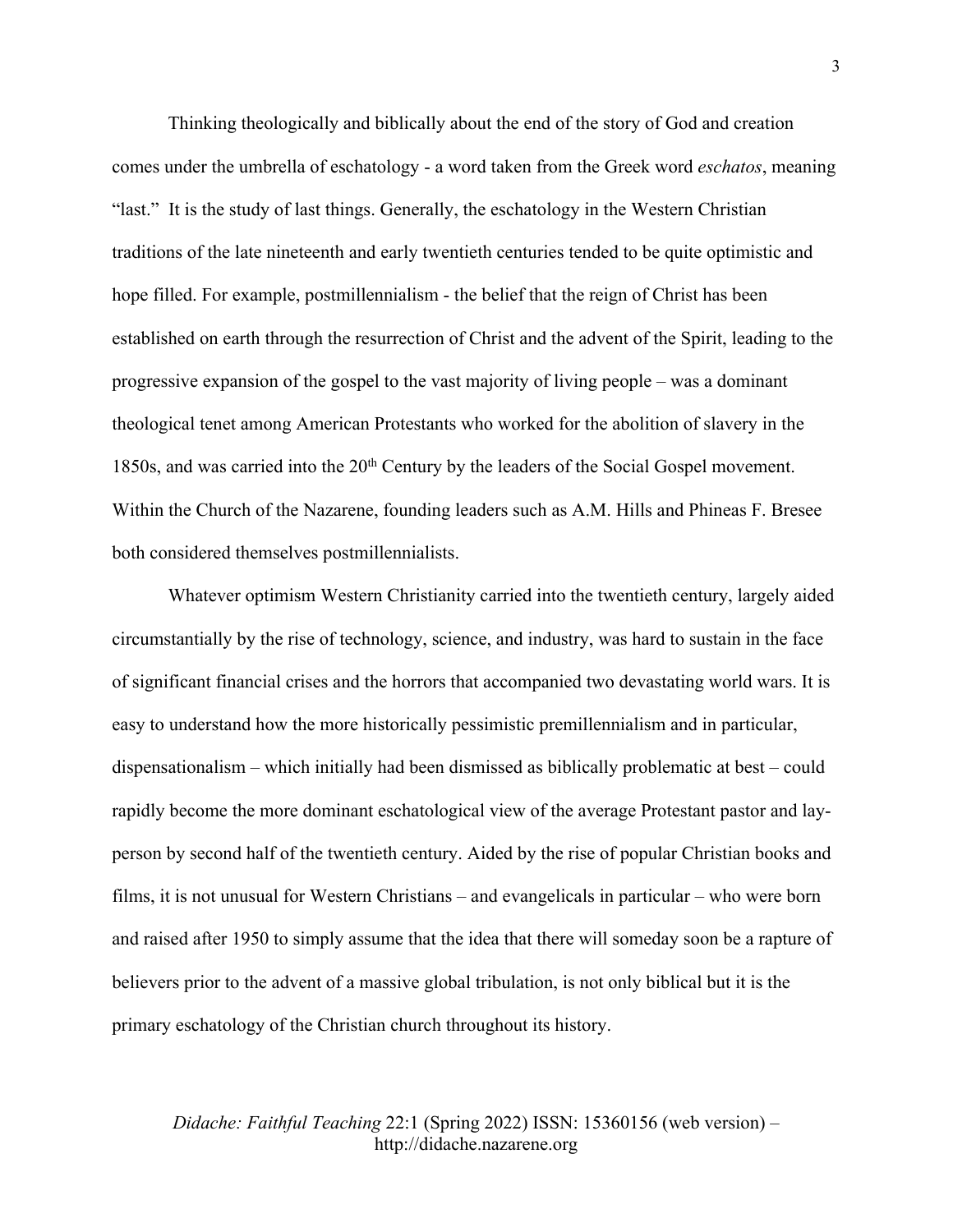It seems clear to many contemporary theologians – both globally and in the West – that not only is the eschatological imagination that emerges out of dispensationalism biblically problematic, but it has also led to several other theological issues. It's emphasis on the heavenly, or other-worldly destination of people after death (or the faithful at the rapture) has often meant that biblical issues such as justice and peace are neglected – and at times even viewed with skepticism or contempt – in deference to the importance of the "saving of souls." The conviction that at the end of history the earth and all its cultures and human creations will be destroyed has led many Christians to not only ignore, but even advocate against, any concern for the ecology of the earth or the preservation of unique human cultures and their creations. These two emphases together have also denigrated the place of the body in Christian formation, life, and faithfulness. It is not unusual for modern Christians to have an eschatological view of the body and soul more consistent with Plato's dualism than of the. More unified view of Christ and the Hebrew people from whom he emerged.

Of course, the solution is not to throw off these dramatic shifts in eschatology and return to the prior more optimistic view of the late nineteenth and early twentieth centuries. For, although we might prefer its more hopeful convictions, in many of its forms it suffered from placing too much hope in the human ability to bring about God's redemptive ends in history, and too often equated the in-breaking of the kingdom of God with technological, scientific, and economic advances. We need an eschatology of hope, but also one that realistically pays attention to the personal and systemic nature of sin.

Perhaps largely due to the great dissatisfaction of either of these two options, there has been a return – especially in the last three or four decades – to the question of eschatology and how Christians should live in the light of the hopeful end of God's story. I would argue that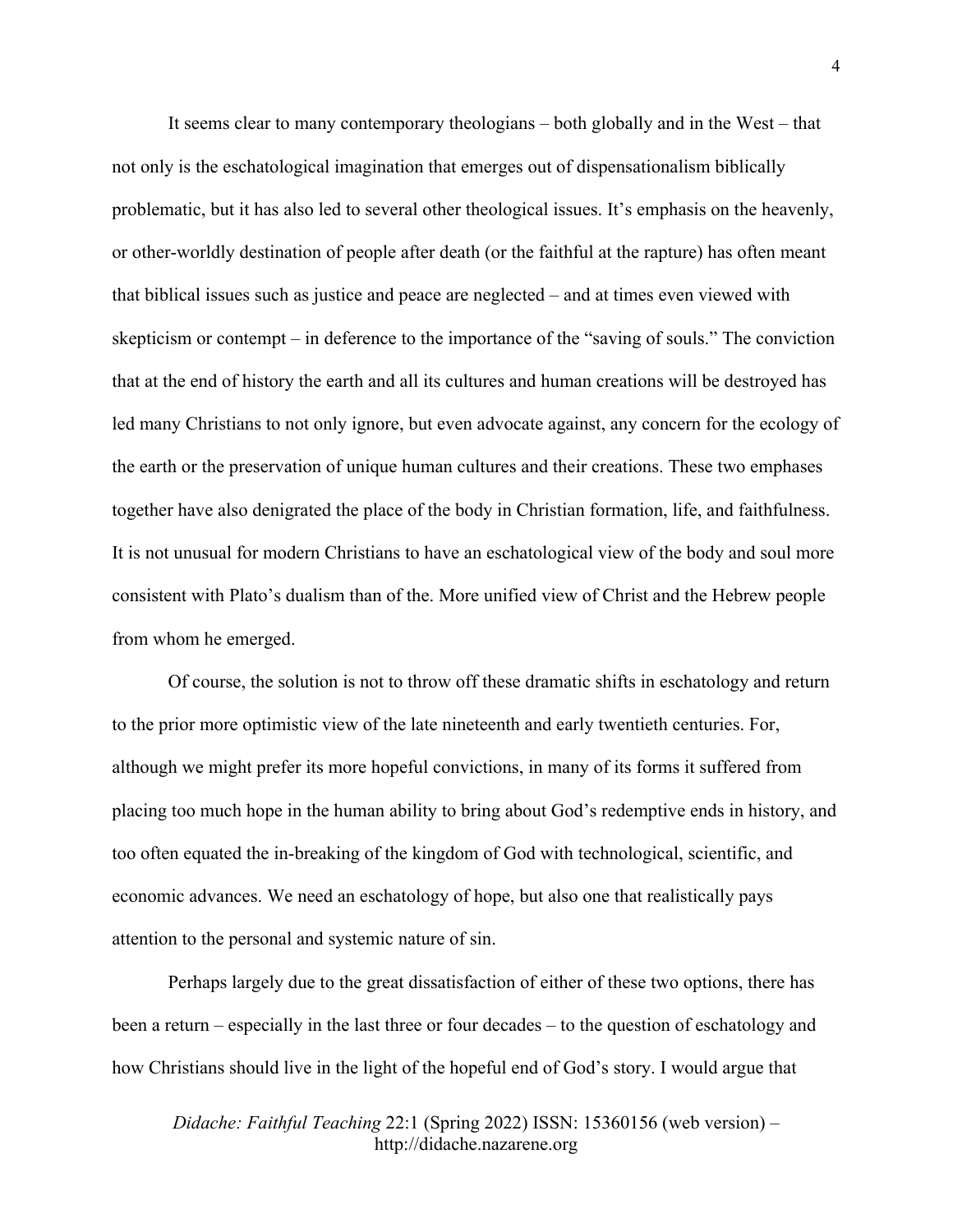although the eschatology that has begun to emerge in the last decades – perhaps highlighted most clearly in the significant work of N.T. Wright – feels new to so many raised in the peak of the popularity of dispensationalism, it is actually a return to the rich hopes articulated by the apostles and the mothers and fathers of the first centuries of Christian faith. For lack of a better term, I will refer to this more recent eschatological thinking as a *new creation eschatology*. The language of "new creation" is found biblically first in the post-exilic hopes of Isaiah 65:17. "Look!" writes the prophet, "I'm creating a new heaven and a new earth: past events won't be remembered; they won't come to mind." The language is also found most explicitly in two texts from the Apostle Paul. Galatians 6:15 – "Being circumcised or not being circumcised doesn't mean anything. What matters is a *new creation*." And 2 Corinthians 5:17 – "So then, if anyone is in Christ, that person is part of the *new creation*. The old things have gone away, and look, new things have arrived!"

In what remains of this paper, I would like to briefly articulate, in broad strokes, the view of a new creation eschatology and conclude with why it fits well within a Wesleyan theological perspective. In articulating the new creation theme biblically, let me begin by choosing three themes from the Old Testament: the goodness of creation, the return from exile, and the significance of the temple.

The repeated refrain in the creation narrative of Genesis chapter one is God's affirmation of the created world's goodness. The earth and its creatures are viewed with joy and gratitude by God.

God simply and gently speaks creation into being. We could say he delights it into being. In its repetition, rhythmic quality, and sense of celebration, Genesis 1 resembles nothing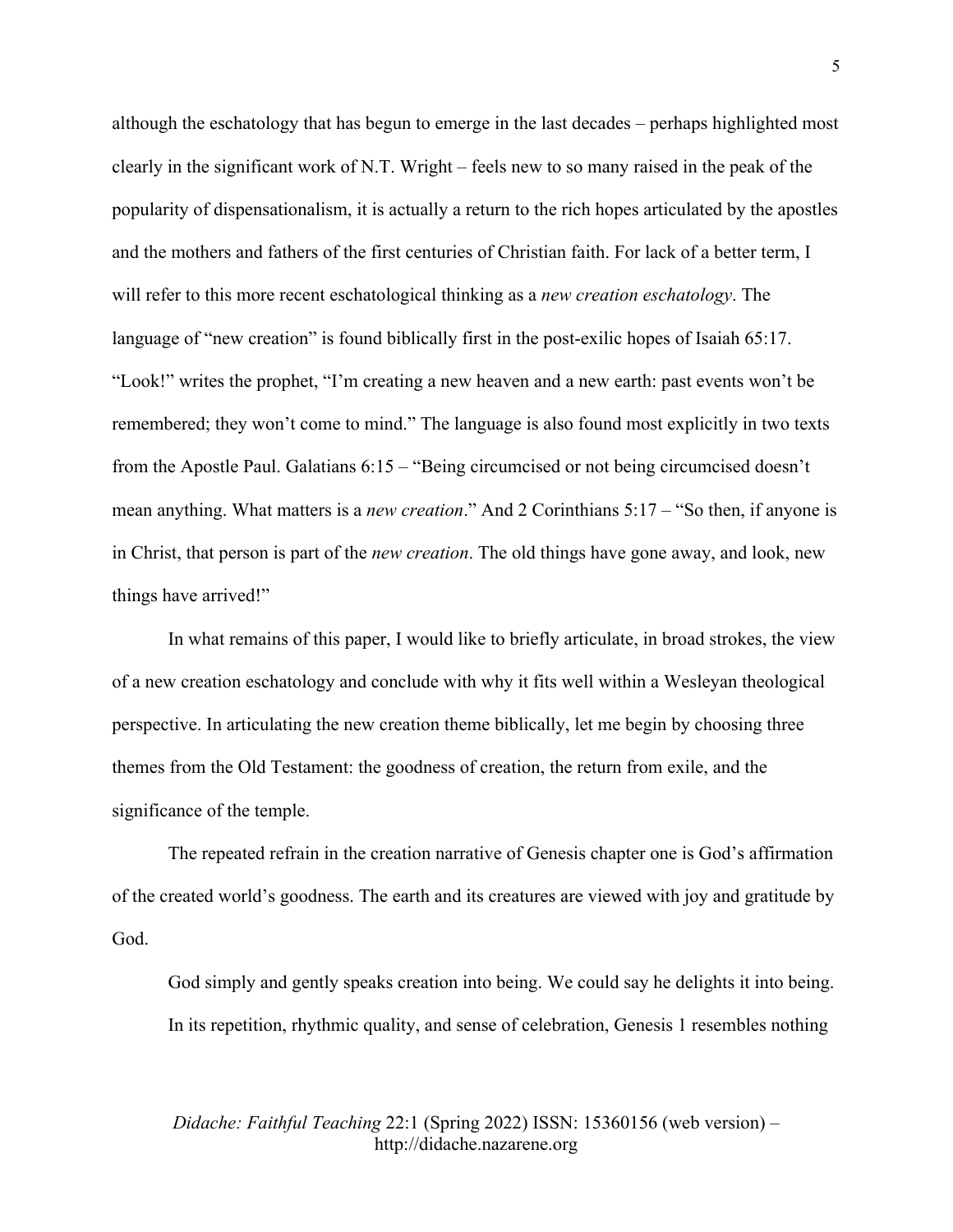so much as a children's play chant or song. God gives the creation a life of its own,

permitting it to come alongside him and join him in the joyous chorus of life.<sup>1</sup> The creation of humankind as co-caretakers and co-creators with God is certainly narrated as the pinnacle of God's creative act. It is significant, however, that humans are made from the very stuff of the earth, and though animated into life with the spirit of the divine, "from [the land] you were taken; you are soil, to the soil you will return" (Gen 3:19).

The Old Testament tells the story of three exiles. In reverse they are Judah's exile into Babylon, Israel's exile into Egypt, and humankind's exile from Eden. Each of these exiles were viewed as a kind of death, a return to the chaos and nothingness of the pre-creation. However, in the prophetic imagination of God's people, there was always hope beyond those moments of death. "Hope for YHWH's covenantal renewal and new creation."2 Seen most clearly in Ezekiel's valley of the dry bones, God's redeeming of the people from bondage and restoring them into the land became a form of resurrection. As N.T. Wright has argued, although the explicit Jewish belief in bodily resurrection is a rather late development historically, it can be seen growing out of both the goodness of creation and the hope of God's redemptive liferestoring power.3 In other words, if exile will not have the last word in God's creation, neither will death itself.

The third significant theme is the temple. In the imagination of Israel, the temple was the center of the reconnection between heaven – the location of God's reign – and earth. In its rich

<sup>1</sup> Rodney Clapp, *New Creation: A Primer on Living in the Time Between the Times* (Eugene, OR: Cascade Books, 2019), p. 11.

<sup>2</sup> N.T. Wright and Michael F. Bird, *The New Testament and Its World: An Introduction to the History, Literature, and Theology of the First Christians* (Grand Rapids: Zondervan Academic, 2019), p. 281.

<sup>3</sup> See Wright and Bird, p. 28**5.**

*Didache: Faithful Teaching* 22:1 (Spring 2022) ISSN: 15360156 (web version) – http://didache.nazarene.org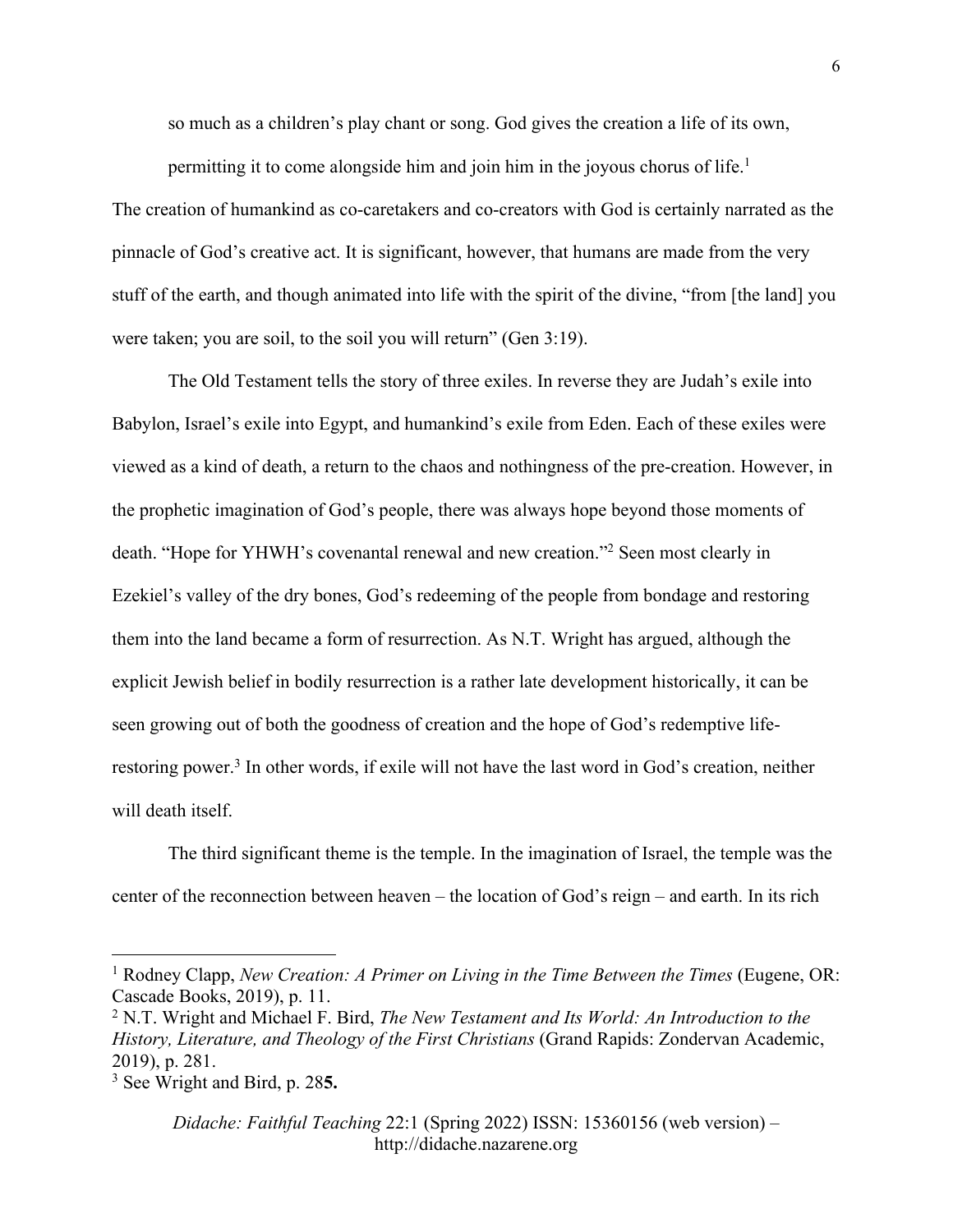creation imagery, it symbolized the inbreaking of God's holy righteousness and justice entering back into the created order. From the temple, the light of God – and God's people – would radiate and draw the nations into its healing and restoring power.

Each of these hopeful eschatological themes from the Old Testament are recapitulated in the life, death, and resurrection of Jesus. The incarnation – divinity taking on all that is human – is an affirmation of the goodness of material creation. The resurrection of the body of Jesus, and his physical reappearance to the disciples foreshadows the unique embodiment of postresurrection existence. The Apostle Paul not only affirms and imagines the hopes of the resurrected body in 1 Corinthians 15, but also pictures the whole creation groaning – in Romans 8 – in the expectation from its release from the bondage of brokenness and decay as well. As Wright states, "Paul, as a good Jew, is no dualist: the new creation is what the old creation was meant to be but, because of idolatry, sin, and corruption, could never be."4

If in his crucifixion Jesus embraced not only the exile and abandonment of Israel, but also the sin and brokenness of the world, in Christ's resurrection, the hope of a ransomed, restored, and renewed people also became a reality. For those articulating a new creation eschatology, what matters most in the resurrection is not that Jesus came back from the dead, but that he resurrected from the dead. Others in the Scripture who came back from the dead - the widow's son, Jairus' daughter, or even Lazarus - returned from the dead only to die again. In the resurrection of Jesus, the power of death has been broken. Death no longer has dominion over him. For the Apostle Paul in particular, the resurrection, that great transformative event that was to happen at the end of history, has now broken into the middle. Those who participate in the

<sup>4</sup> Wright and Bird, p. 381.

*Didache: Faithful Teaching* 22:1 (Spring 2022) ISSN: 15360156 (web version) – http://didache.nazarene.org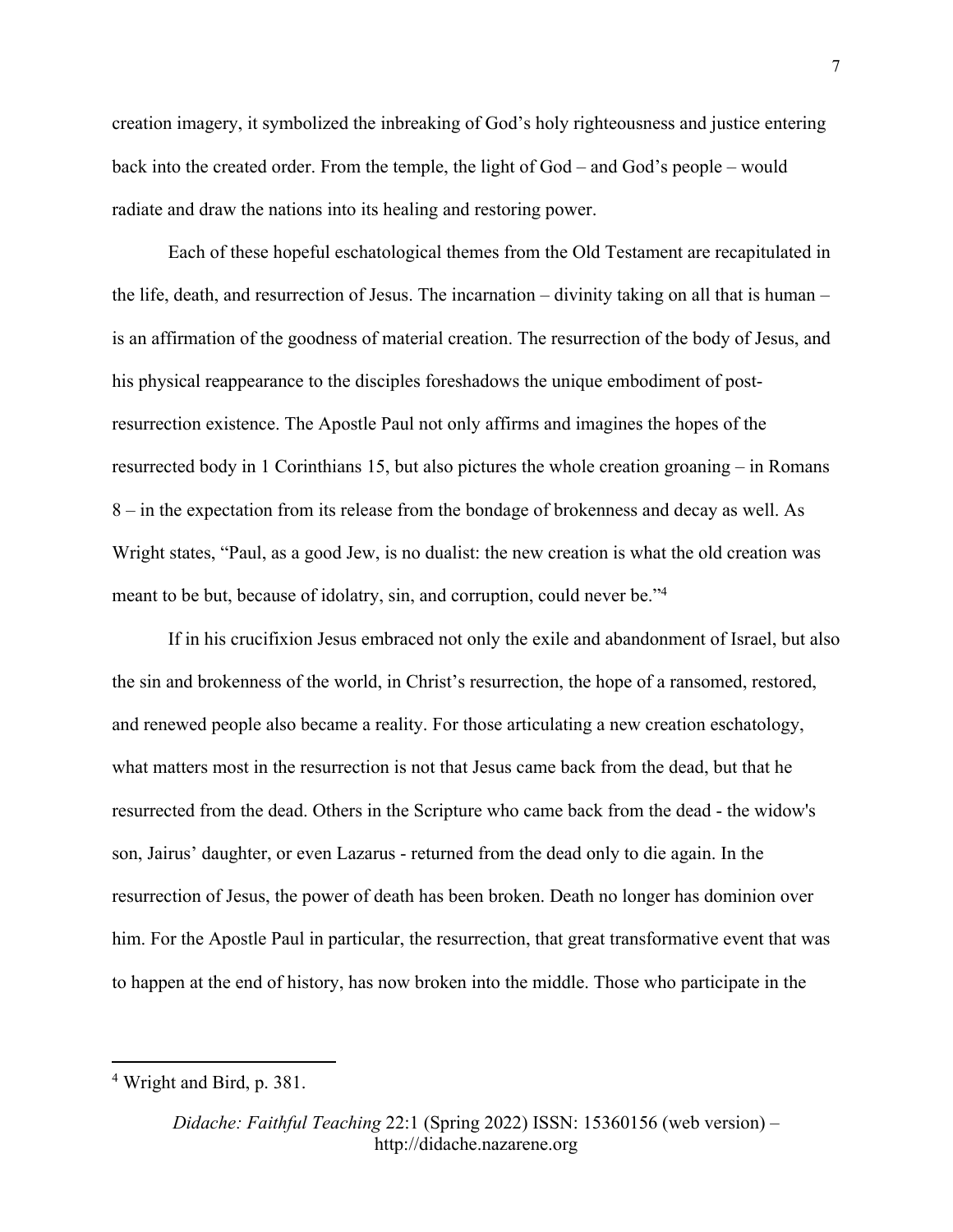death and resurrection of Jesus through baptism, are no longer waiting for the new creation to begin. The new creation has been inaugurated in the resurrection of Christ, and those who have put to death the old are now part of the new creation (2 Cor. 5:17). The old is gone. The new has come.

So too, in the resurrection, the temple is redefined. The veil that divided the old creation from the new has been torn in two. The unique presence of God embodied in God's Spirit is now at work in all creation forming a new temple – the church – built on the cornerstone of Jesus, empowered by the Spirit to be a foretaste of the new creation. The church, no longer divided from one another, is the location where heaven and earth meet, where the new creation is breaking into the old. Revelation pictures the New Jerusalem descending from heaven like a giant cube, like the Holy of Holies in the original tabernacle and temple and becoming the center of the new creation. The last chapters of Revelation end not with a vision of the saints escaping the good creation, but rather being restored to proper dominion within the renewed and lifegiving garden.

There is much that is appealing biblically and historically to what I am referring to as a "new creation eschatology." However, there are two aspects that I also find persuasive. The first is the way it navigates the problems previously described in the two dominant eschatologies of the last 150 years or so. For those drawn to the realism of premillennialism, it corrects its frequent body/soul dualism and the shallow escapism of its hopes. It invites believers to more than just mere survival amid an ever-darkening age hoping to gain as many souls as possible on our way to existence in another realm. New creation eschatology is filled with the hope that indeed God's grace is greater than the sin that infuses so much of the created world.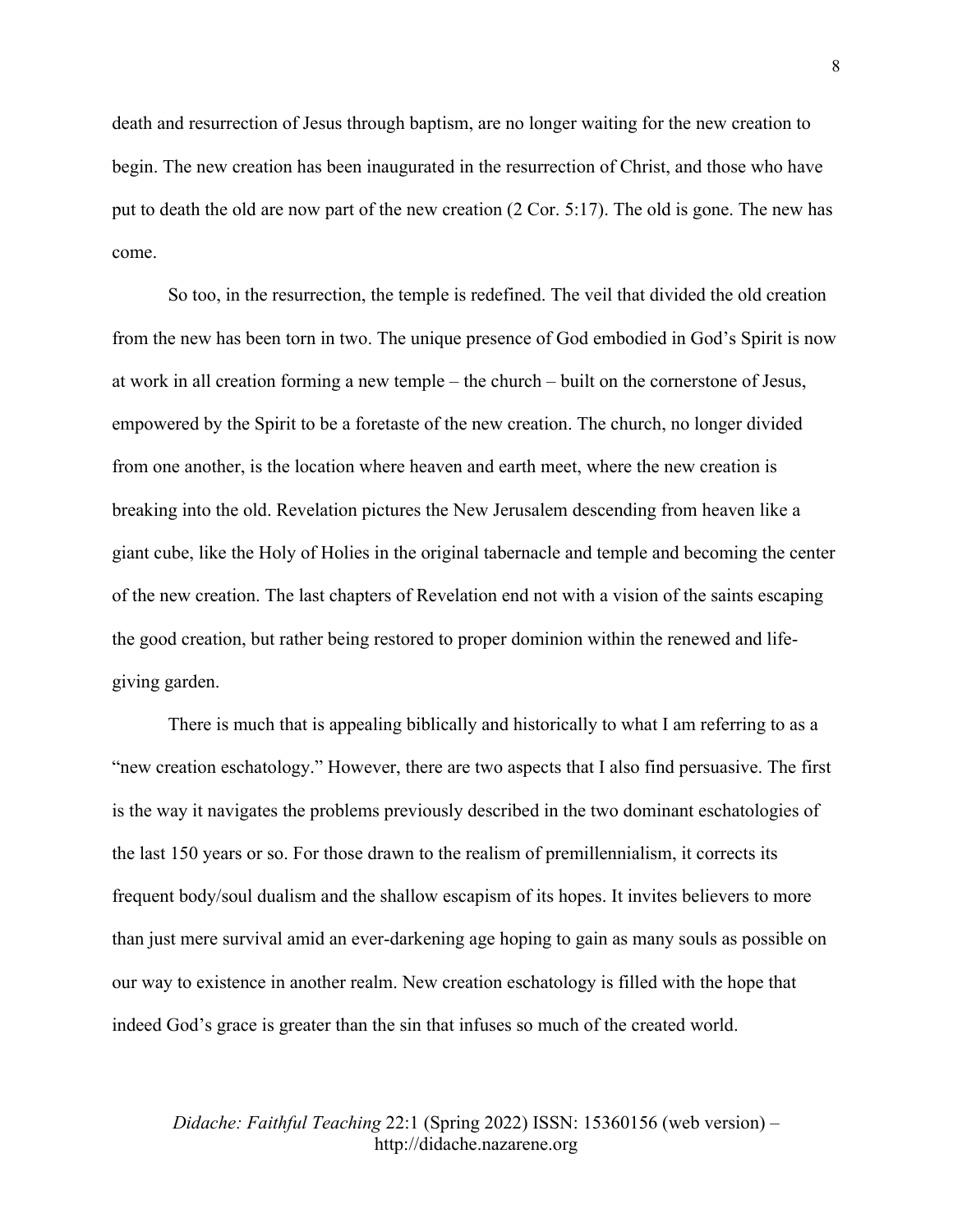For those drawn to the optimism of postmillennialism, a new creation eschatology is appealing because it takes seriously our participation with God in the renewal of creation. In this eschatological perspective, there is reason to do justice and to love mercy because all that is done that reflects and embodies the new creation will carry into God's redeemed embodied world. It avoids, however, the frequent error of postmillennialism that viewed the inbreaking of the kingdom as constant and progressive and too often equated human progress with kingdom advance. A new creation eschatology, like Israel's history itself, recognizes the kingdom comes mysteriously, with significant moments of ups and downs, and it can often seem hidden. It proceeds, however, in the hope filled knowledge of God's sovereign love bringing all things to its intended glorious end. And it does not come in our own strength, but only in participation with the life-giving *ruach* or Spirit of God that reanimates all that is dead and brings it to new and everlasting life.

The second aspect of new creation eschatology that I find so persuasive is its fit and connection with the optimism of grace found in the Wesleyan tradition. In his presciently titled work, *The New Creation: John Wesley's Theology Today*, Theodore Runyon argues that for John Wesley, "The cosmic drama of the renewing of creation begins, therefore, with the renewal of the *imago Dei* in humankind. This," argues Runyon, "is the indispensable key to Wesley's whole soteriology."5 Perhaps this rooting of Wesley's theology in the hopes of the new creation is why Nazarenes – although deeply influenced by the popular eschatologies of the last 150 years – have never quite found consensus or been completely at home in them. In true Wesleyan fashion, we are neither building the kingdom of God in our own strength, nor working without hope, we are

<sup>5</sup> Theodore Runyon, The New Creation: John Wesley's Theology Today (Nashville: Abingdon Press, 1998), p. 12.